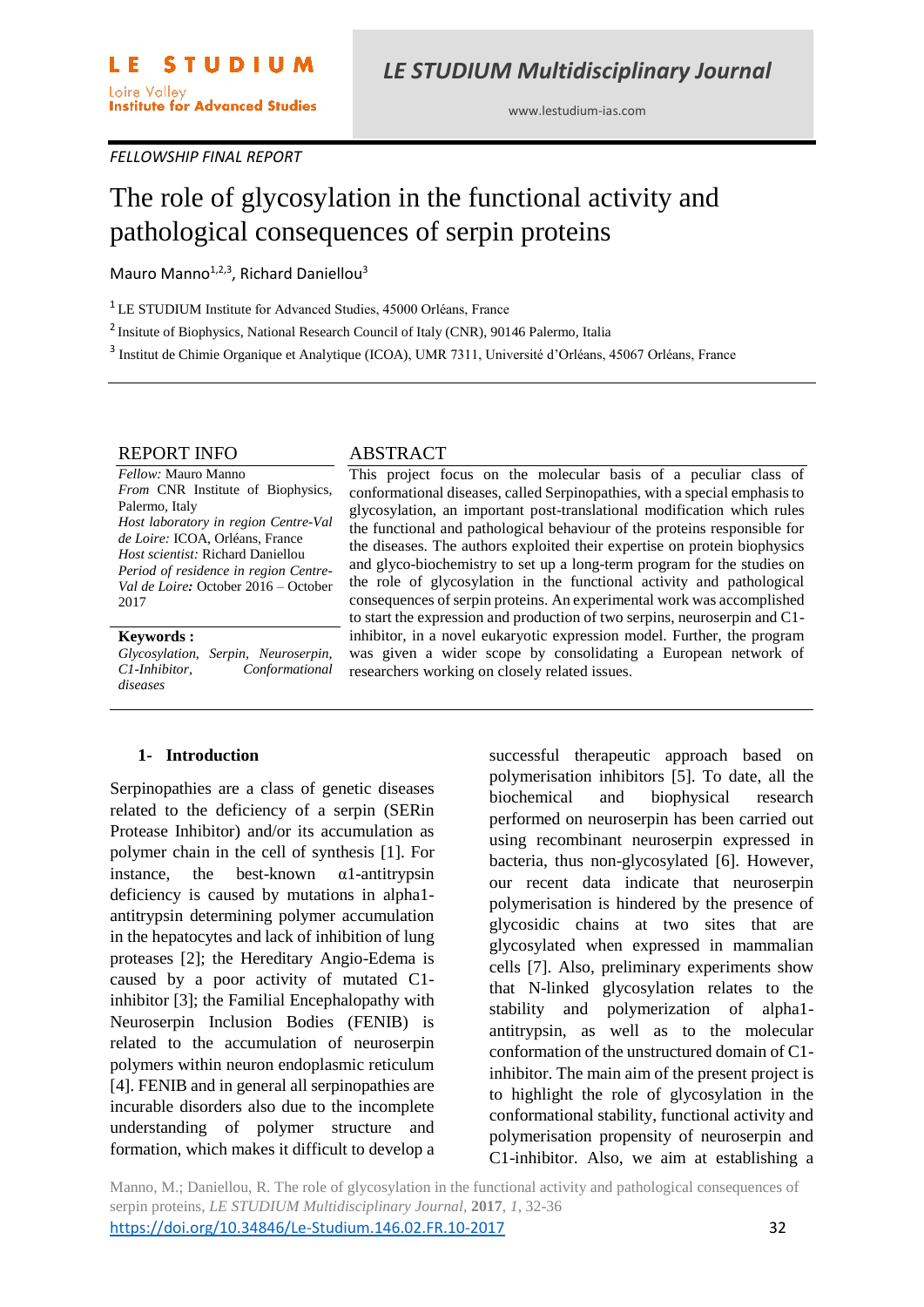European-wide network for research in this field.

## **2- Experimental details**

Expression of human neuroserpin. *Leishmania tarentolae* P10 cells (Jena Bioscience, Jena, Germany) were transfected with a pLEXSYsat2-hNS plasmid (kindly provided by S. Ricagno). The latter construct was built by inserting the human neuroserpin gene (hNS), fused with a polyhistidine tag and a secretion signal peptide, into the pLEXSY-sat2 plasmid (Jena Bioscience), used for constitutive expression [8]. Transfection was performed by electroporation as in Belaz et al. 2015 [9].

Purification of human neuroserpin. Cells were grown following the manufacturer protocol in BHI medium enriched with hemin, generic penstrep antibiotic and selective antibiotic nurseotricin. After 48hr cell growth, cells were harvested and the medium was filtered and loaded into a 5ml HiTrap Chelating HP Amersham column (GE Healthcare Europe GmbH, Freiburg, Germany) charged with 0.1M NiSO4, and equilibrated with 20 mM Tris-HCl buffer (pH 8). The protein was eluted by a high content Imidazole buffer by using an AKTA liquid chromatography system, then dialised and concentrated for further measurements.

Cloning of human C1-inhibitor gene. We also started the cloning of a construct to start the expression in Leishmania of another serpin, the C1-inhibitor. In this case, the C1-inhibitor gene was amplified by PCR enabling the upstream addition of a XbaI restriction site and a sequence coding for a 6xhis-tag, and the downstream addition of a NotI restriction site. The two restriction sites are then used for the insertion of the amplicon in the pLEXSY-hyg2 plasmid (Jena Bioscience), which is equivalent to the other plasmid used for neuroserpin but with a different selection antibiotic (hygromycin). As for neuroserpin, the his-tag is added between the N terminus of the protein and the secretion signal peptide to avoid any interference in the mobility of the C-terminus, which is know to critically influence serpin dynamics and function [7].

The experimental part of the project was centered on the production of glycosylated serpins in a eukaryotic expression system, as an alternative to the more typical bacterial *E. coli* expression. The choice felt on *Leishmania tarentolae* (*L. tarentolae*) and in particular on *L. tarentolae* P10 cells, produced by Jena Bioscience and engineered to safely express secretion proteins [8]. This expression model is able to provide a glycosylation pattern, which closely resemble that of mammalian cells. Its advantage respect to other eukaryotic or mammalian cell lines rely on its extreme simplicity in cultivation and its expected high yield.

We performed the cloning of human C1 inhibitor gene into a plasmid suitable for constitutive expression in Leishmania. Although C1-Inhibitor is currently purified from plasma, the achievement of a handy expression system would allow to easily express mutated variants either relevant for the pathology or suitable to study the effect of glycan chains on structure and conformational stability. As a side project, we measured the structures of two commercial variants of C1 inhibitor with different glycosylation patterns. The measurements were performed by Small Angle X-ray Scattering at Synchroton Soleil, Paris, France (proposal 20170083) and show a clear difference in the overall structure of the two variants [*to be published*].

In the case of human neuroserpin, the lack of purified proteins makes the achievement of an efficient expression system particularly important. In close collaboration with the group of S. Ricagno, we challenged the expression and purification neuroserpin in Leishmania. We performed the first control tests by size exclusion chromatography, non-denaturant and SDS gel electrophoresis, circular dichroism, absorption spectroscopy, along with polymerisation and activity assays (as described in Noto et al. 2015 [5f]). Also, we verified the presence of glycosylation comparing bacterial recombinant neuroserpin with leishmania neuroserpin digested with PNGase, and by mass spectroscopy. The work is still on going, also to optimize both the culture and the purification protocols.

#### **3- Results and discussion**

Manno, M.; Daniellou, R. The role of glycosylation in the functional activity and pathological consequences of serpin proteins, *LE STUDIUM Multidisciplinary Journal*, **2017**, *1*, 32-36 <https://doi.org/10.34846/Le-Studium.146.02.FR.10-2017> 33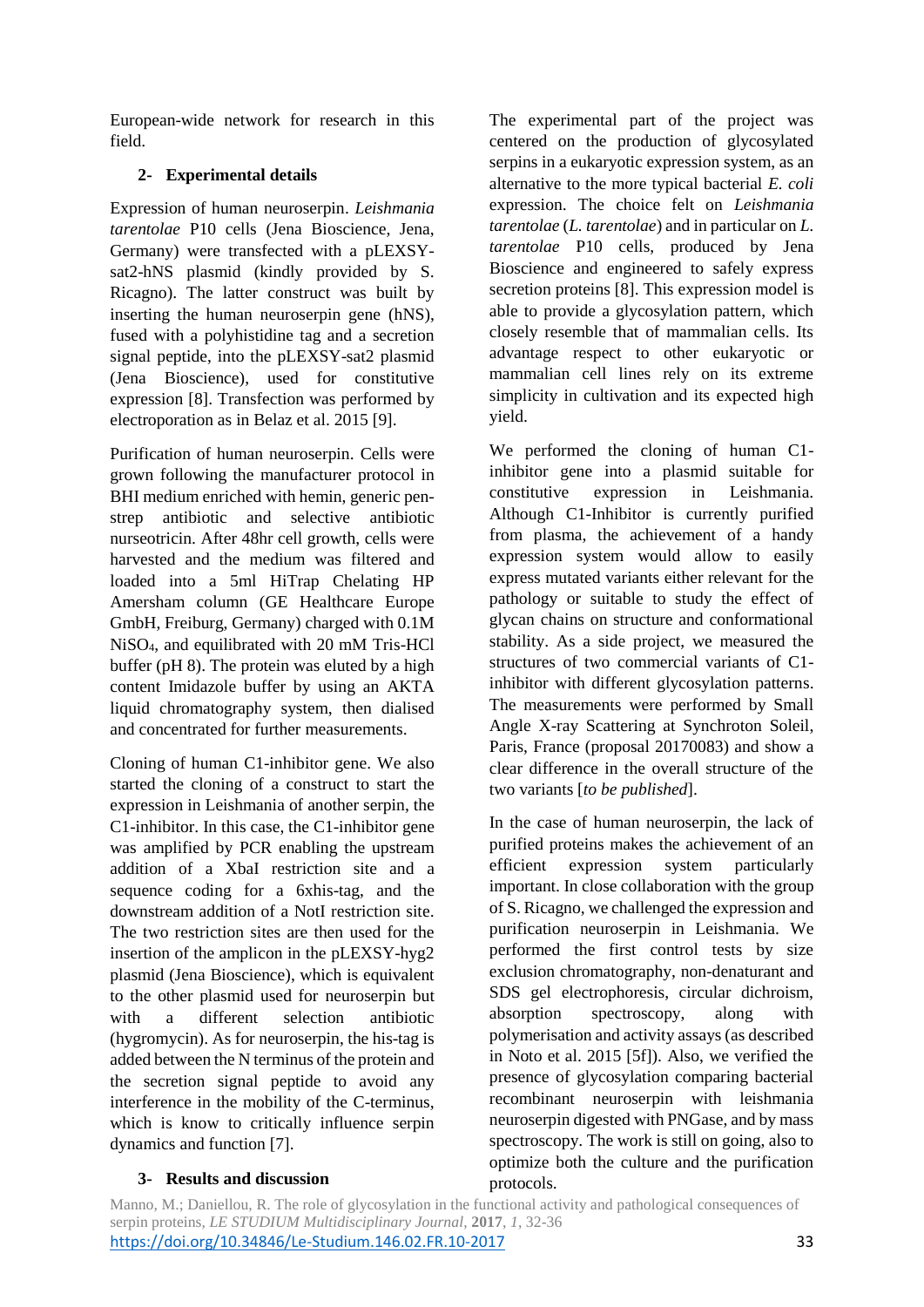## **4- Conclusion**

Glycosylation is an ubiquitous posttranslational modification, which is important for the folding and stability of many glycoproteins [10], as well as for their cellular fate and the activation of cell quality control [11]. Serpins are glycoproteins mainly working as inhibitors of serine proteases. Pathological mutations in serpin gene may cause a conformational failure, which brings to a deficiency of serpins in the place of action (lack of function) or their polymerisation and toxic deposition in cells (gain of function) [1]. Although its *bona fide* importance [11,12], little is known about the role of glycosylation in folding and polymerisation of neuroserpin and, more in general, in the molecular details of serpin conformational stability [7].

This project was the onset of an ambitious working platform to study the role of glycosylation on the molecular aspects of serpins. On one hand, an experimental work was initiated by using the parasite Leishmania as a novel eukaryotic model for protein expression. The aim is to gain the capability to produce mature glycosylated serpins with the same easiness and high yield typically obtained with *E.coli*. This may allow one to perform comprehensive biophysical studies on serpin function and structure, including the rare pathological variants.

A further outcome of the project was the strengthening of a European network of researchers working on this subject. Indeed, this was a main activity in the overall project, not secondary to the plain experimental work. The results were achieved by involving many collaborators directly into the experimental work, and also by organizing a LE STUDIUM conference on "The role of Glycosylation on Serpin Biology and Conformational diseases". The aim of the conference was to drive the attention and the interest of serpin scientists on the biophysical aspects of serpinopathies related to glycosylation. The conference has seen participants with different background, from medical doctors to molecular biophysicists. Notwithstanding the recognized importance of the field, the conference was likely the first one explicitly dedicated to this subject; its success encouraged participants to plan other meeting modelled on this one.

## **5- Perspectives of future collaborations with the host laboratory**

The deliberate plan is to implement a research line which will exploit the joint effort initiated by the authors and their groups during this project. The host laboratory lead by R. Daniellou is the the unit of Enzymology and Glycobiochemistry, a branch in the field of biochemistry of the ICOA, Institute of Organic and Analytical Chemistry of CNRS. The group is focused on understanding the mechanisms and structures of enzymes involved in synthesis (Glycosyltransferases), or breaking (Glycosidases) of carbohydrates, and on a wider perspective on the discovery of novel bioactive molecules having potential applications as drugs or as components of cosmetic formulation. The other laboratory lead by the LE STUDIUM fellow M. Manno is a branch of the Institute of Biophysics of the National Research Council of Italy (CNR). This group works on the stability of biological molecules, including extracellular vesicles and proteins involved in conformational diseases, with a particular focus on serpins and serpinopathies. The two groups are currently committed to develop an experimental research program to study the role of glycosylation in the functional and dysfunctional properties of serpin molecules.

#### **6- Scientific communication in the framework of the fellowship**

## (A) Invited Lectures, seminars and workshops

M. Manno. The molecular bases of serpinopathies, a class of conformational diseases. Vrije Universiteit Brussel (organised by K. Pawels and P. Tompa). Brussel, Belgium, May 9, 2017.

M. Manno. Physics, biophysics and glycobiochemistry: A multidisciplinary route to Serpinopathies, a class of conformational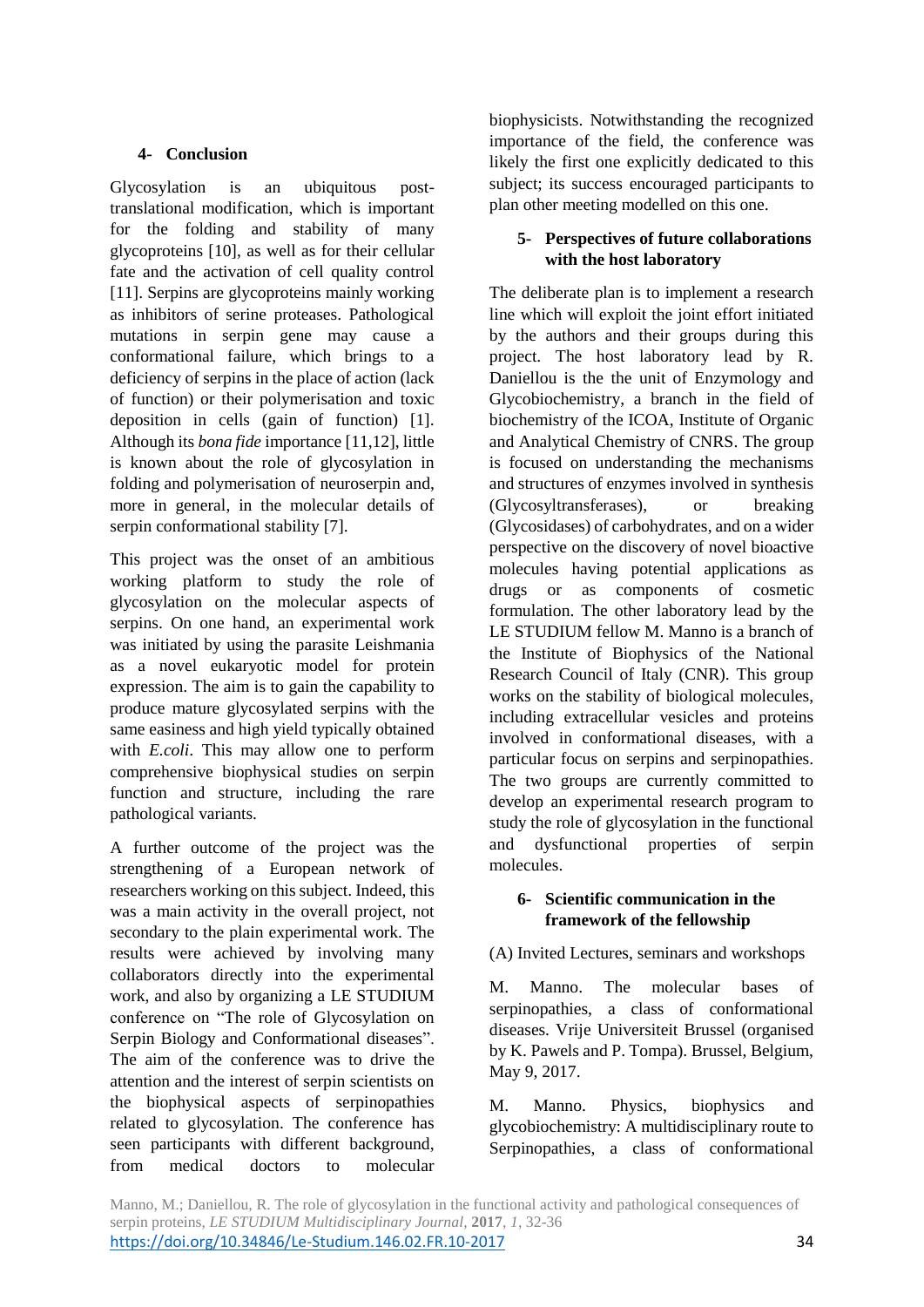diseases. LE STUDIUM LECTURE. Orléans, France, April 6, 2017.

M. Manno. Serpin conformational diseases: From molecular studies to therapeutic intervention. 15h ADOC Conference-Colloque on "Fundamental research, support for applied research" (organised by ADOC, Association des Doctorants du CBM Orléans). Orléans, France, May 04, 2017.

M. Manno. Non-classical polymers of alpha1 antitrypsin: a multidisciplinary approach. 1° Italian Research Meeting on alpha1-antitrypsin deficiency. Brescia, Italy, February 25, 2017.

## (B) Conferences

M. Manno. The well-tempered polymerisation of human neuroserpin. A biophysics perspective. Workshop on "The role of glycosylation in serpin biology and conformational diseases", Orléans (France), September 27-29, 2017.

J. Ati. Glycosylate me, LEXSY! Workshop on "The role of glycosylation in serpin biology and conformational diseases", Orléans (France), September 27-29, 2017.

M. Manno, L. Randazzo, S. Raccosta, R. Noto, M.R. Mangione, J. Ati, P. Lafite, R. Daniellou, E. Miranda, R. Russo, A. Barbiroli, M. Bolognesi, S. Ricagno, V. Martorana. The welltempered polymerization of human neuroserpin: The mechanism and its prevention in related pathologies. Conference on "Biophysical Approaches to Protein Folding and Disease". Edinburgh, UK, July 20-21, 2017.

## **7- Acknowledgements**

This work was supported by the Le Studium, Loire Valley Institute for Advanced Studies, Orelans & Tours, France under Marie Sklodowska-Curie grand agreement no. 665790, European Commission.

The all project has benefited the supportive collaboration of other scientists, who shared materials, expertise and advices. In particular, we thank S. Ricagno (Univ. Milan) for kindly

proving hNS plasmid and related protocols, E. Miranda (Univ. Rome "La Sapienza") for her continuous support on hNS experiments and for the organization of the workshop, S. Caccia (Univ. Milan) for kindly providing the C1 inhibitor gene and for her help in cloning. Many biophysical experiments were done in close collaboration with the fellow's group at CNR Palermo and in particular with R. Noto, V. Martorana, L. Randazzo and S. Raccosta. Special thanks are due to the host's group at ICOA Orléans, which has given a strong crucial support to all the experimental activities, in particular J. Ati, P. Lafite, P. Moreau, M. Senicar. Moreover, we acknowledge the stimulating international scientific environment animated by LE STUDIUM staff and its responsibles A. Montagu and S. Gabillet.

## **8- References**

[1] B. Gooptu, D.A. Lomas. Annual review of biochemistry 78 (2009) 147-176

[2] (a) D.A. Lomas, D.L. Evans, J.T. Finch, R.W. Carrell. Nature 357 (1992) 605-607;

(b) D.A. Lomas, R. Mahadeva. Journal of Clinical Investigation 110 (2002) 1585-1590;

(c) M. Yamasaki et al. EMBO Reports 12 (2011) 1011-1017.

[3] (a) L.R. Levy, I.H. Lepow IH. Proc. Soc. Exp. Biol. Med. 101 (1959) 608-611;

(b) M. Cicardi, et al. New England Journal of Medicine 36 (2010) 532-541;

(c) H. Longhurst, M. Cicardi. Lancet 379 (2012) 474-481;

(d) J. Björkqvist, et al. Journal of Clinical Investigation 125 (2015) 3132-3146.

[4] (a) R.L. Davis et al. Nature 401 (1999) 376;

(b) G. Galliciotti, P. Sonderegger. Frontiers in Biosciences 11 (2006) 33–45;

(c) E. Miranda, D.A. Lomas. Cell. Mol. Life Sci. 63 (2006) 709-722;

(d) E. Miranda et al. Human Molecular Genetics 17 (2008) 1527-1539.

[5] (a) M. Mallya et al. Journal of Medicinal Chemistry 50 (2007) 5357-5363;

(b) G. Saga et al. Scientific Reports 6 (2016) 18769.